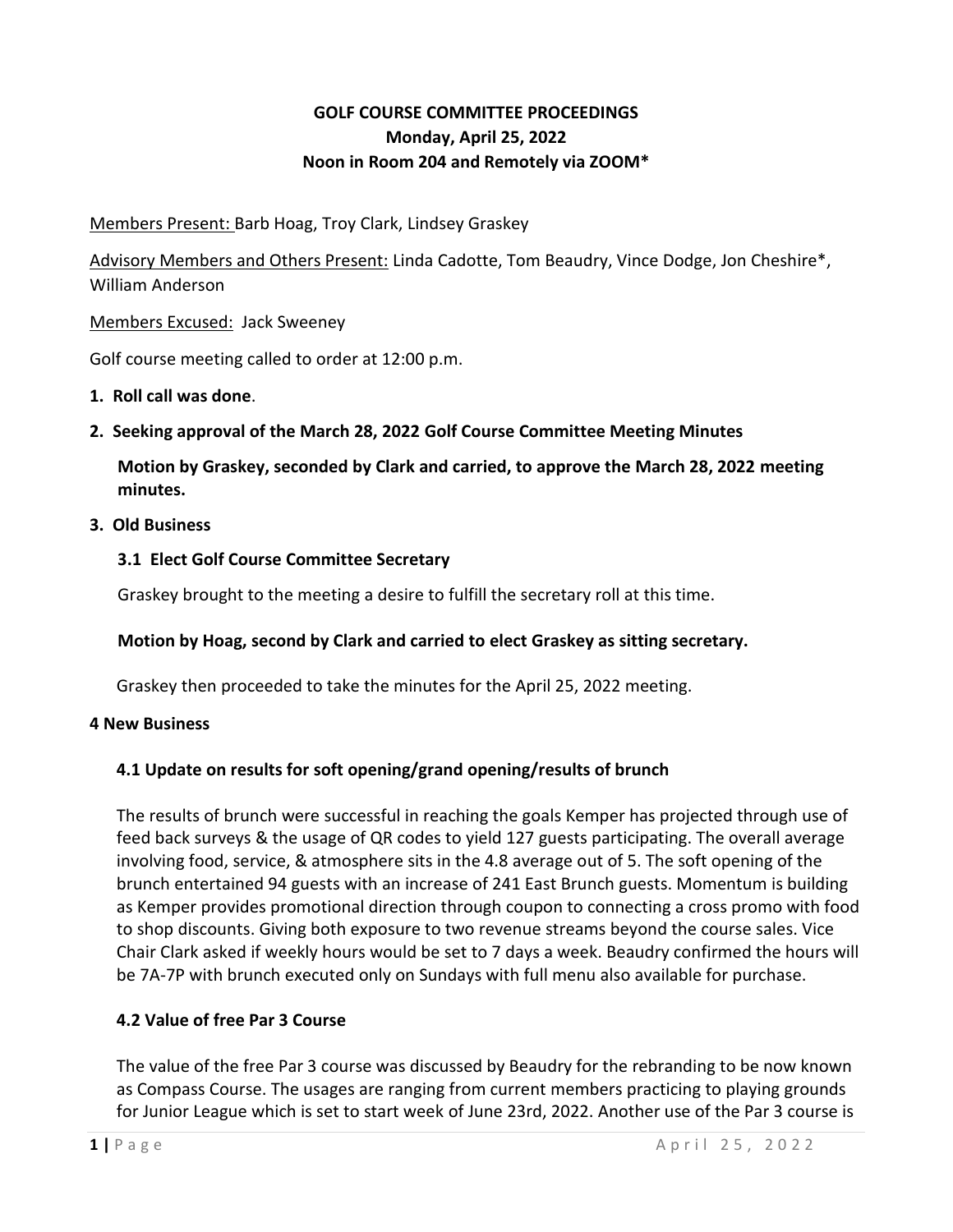to provide clinics tailored to current members along with attract new golfers to experience the multiple amenities being produced by Kemper in year three. Kids in the Park Program will be reintroduced while working with the city. At this time, it was expressed transportation will be a challenge. It was also mentioned the Par 3 course will be organized through a scheduling system to utilize.

### **4.3 Appointment of new committee member due to Robert Kolbe's resignation**

Bob Kolby's letter of resignation was received. This resignation filed. At the time, the golf committee has an open seat to be filled by Mayor Paine in the future by appointee to then be presented at council for approval. At this time, one individual has shown interest, but no one other letters of interest have come forward.

### **4.4 Weather Warning Signage/notification**

Weather Warning Signage was discussed in relation to the usage of a horn warning compared to a signage warning. The members of the committee took no action as it was discussed in previous meetings signage would would be used as the best option along with guests exercising their own response to their safety on the course. No further discussion was had.

### **4.5 Women's and Men's Spring meetings**

The Nemadji Women's and Men's Club meeting were held Tuesday, April 19th, at 7P & Friday, April 1st, at 7P respectively. Women's Club expressed the professionalism of Kemper during their meeting as Kemper's presentation lead to an overall excitement by the Women's Club of the future to come. The Women's Club had 38 members in attendance. The Women's Club meeting was held for the first time in two years. The Women's Club also decided on investing in clinics for their members versus the past protocol of contributing to the beautification on the golf course.

The Men's Club had 114 members in attendance. The discussion of the iPad installation program involving digital entry of handicaps was a highlight to the meeting . New boards members were assigned to see new improvements to reflect the change in current & trending gold styles.

#### **5 Recurring Business**

## **5.1 Profit/Loss-Budget/Actual Statement**

There was an electrical need the front of the house/restaurant was recognized and rearranged to add to the amenities & investment in motion. This cost was an unexpected cost at the time, the matter has been resolved & applied to the profit/loss report. Manager's report expressed a continuation of work towards staffing training & a shortage of work ( specifically rangers ) being operational concerns. Management expressed succeeding to level 2 green certified leading to safety national in motion. Work in team player development can be accessed on the Nemadji Golf Course website. Calendar of these events & teaching related opportunities are being added to help communicate the development & its plan. Marketing has concentrated mostly on digital